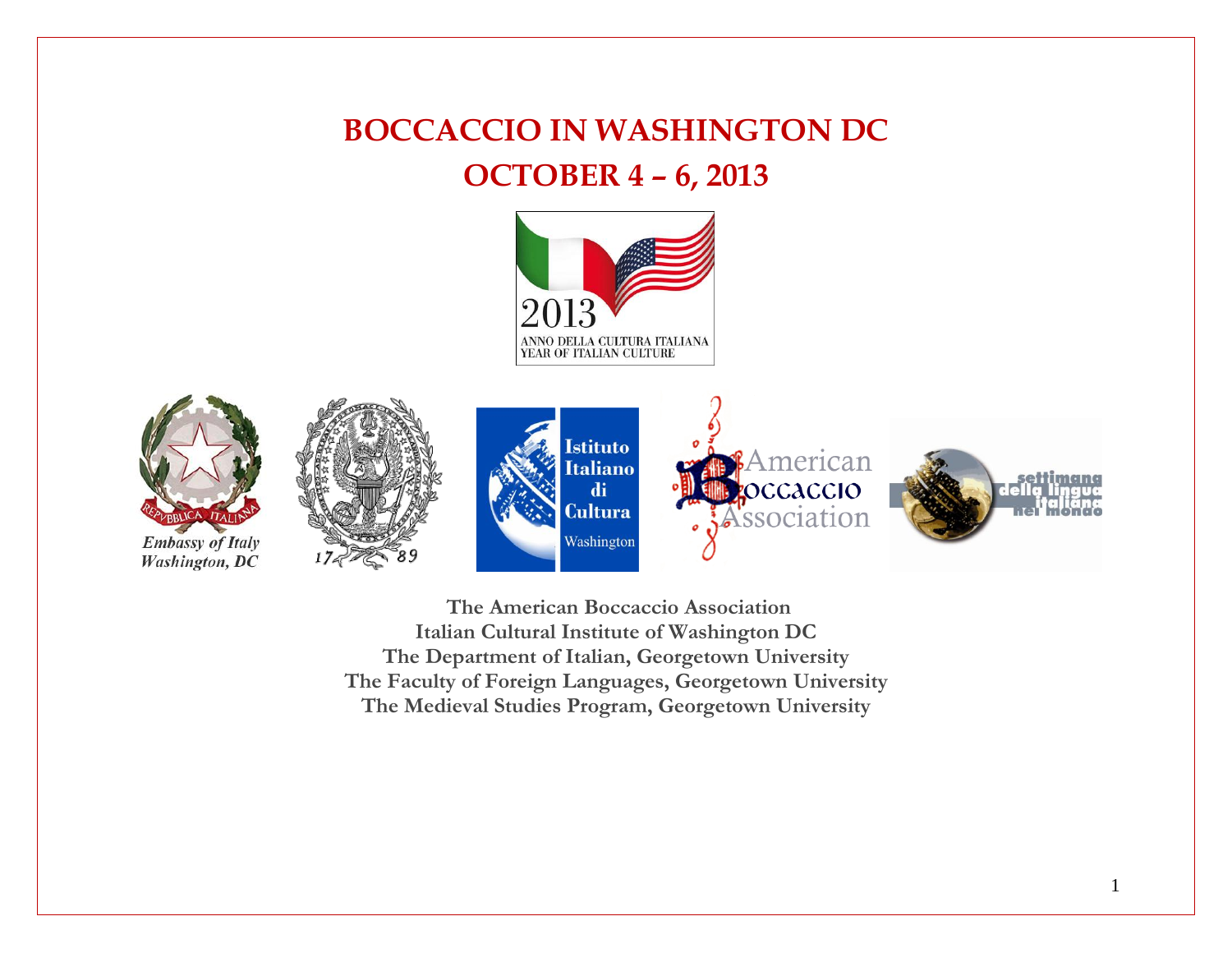# **KEYNOTE SPEAKERS:**

Teodolinda Barolini, *Columbia University*

Carlo Delcorno, *Università degli Studi di Bologna*

Giuseppe Mazzotta, *Yale University*

Elissa Weaver, *University of Chicago*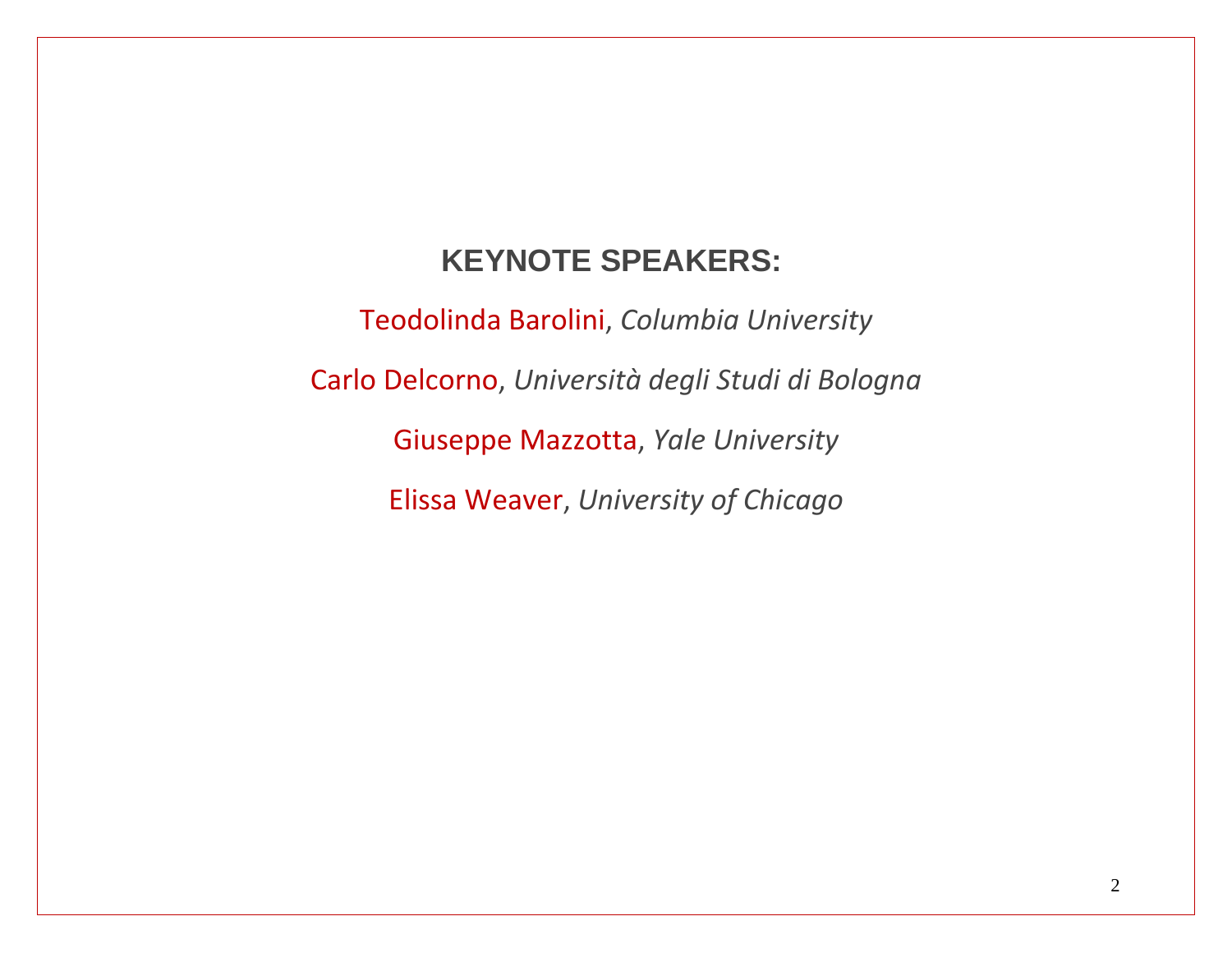**Friday, October 4 th**

#### **ITALIAN EMBASSY**

**3000 Whitehaven St NW · Washington, DC 20008 6:00 pm**

**Luca Franchetti Pardo, Deputy Head of Mission, Embassy of Italy to the USA Laura Benedetti, Chair of Italian Department, Georgetown University Michael Papio, President of the American Boccaccio Association** 

**Keynote Speaker:**

Carlo Delcorno

Università degli Studi di Bologna "Boccaccio e i libri dei frati"

**RECEPTION For Speakers, Chairs and Pre-registered Participants**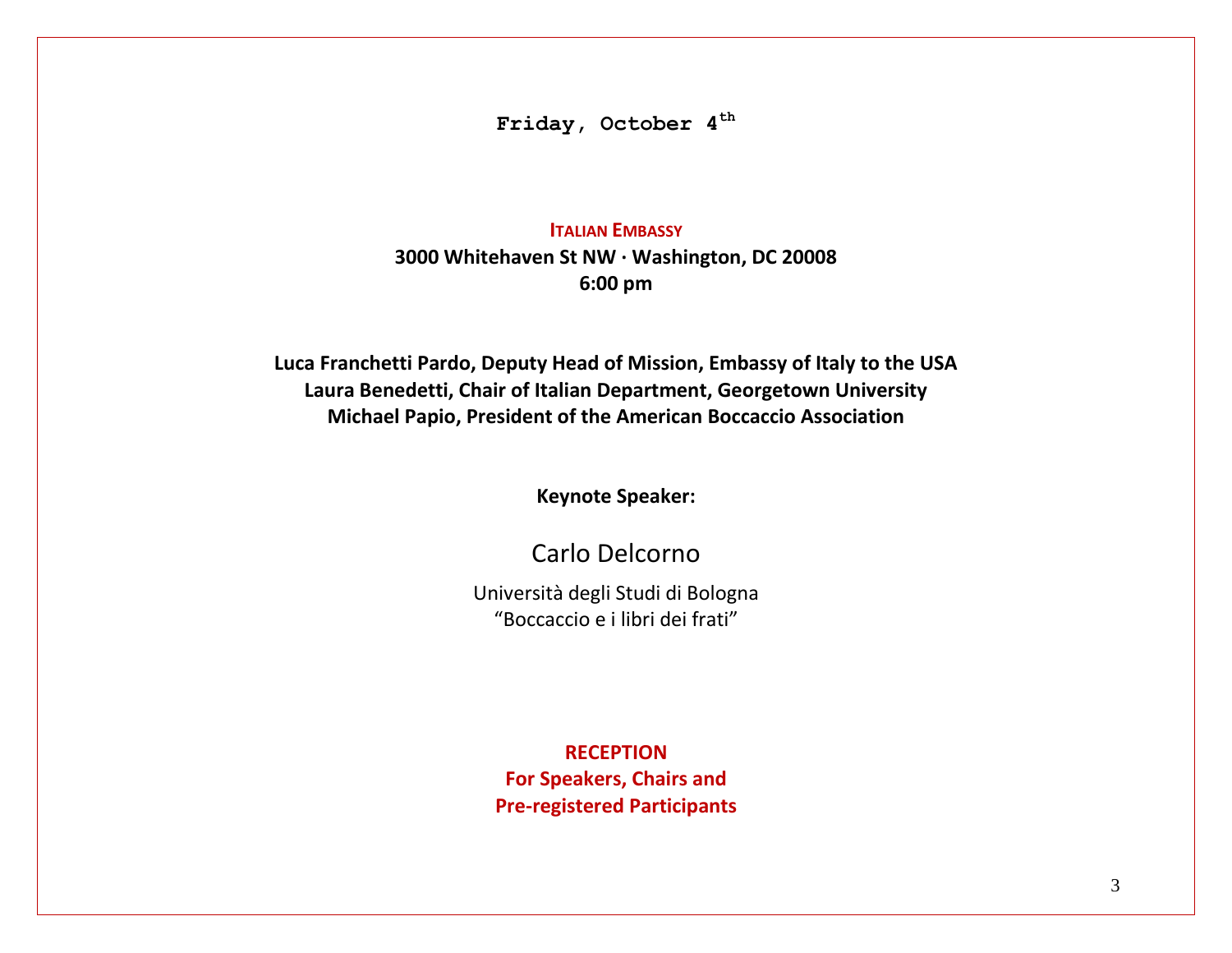# **Saturday, October 5 th**

#### **GEORGETOWN CAMPUS**

http://maps.georgetown.edu/

**8:00 am – 12.00 pm: Breakfast 8:00 am – 6:00 pm: Registration**

# **MORNING PARALLEL SESSIONS 9:00 – 10:15 am**

#### **Friendship in Boccaccio REISS 112**

Chair: Pier Massimo Forni, Professor at the Johns Hopkins University

Renzo Bragantini, Professor at Università di Roma "La Sapienza," "L'amicizia, la Fama, il Libro. Sulla seconda epistola a Mainardo Cavalcanti"

Elsa Filosa, Assistant Professor at Vanderbilt University "L'amicizia ai tempi della congiura"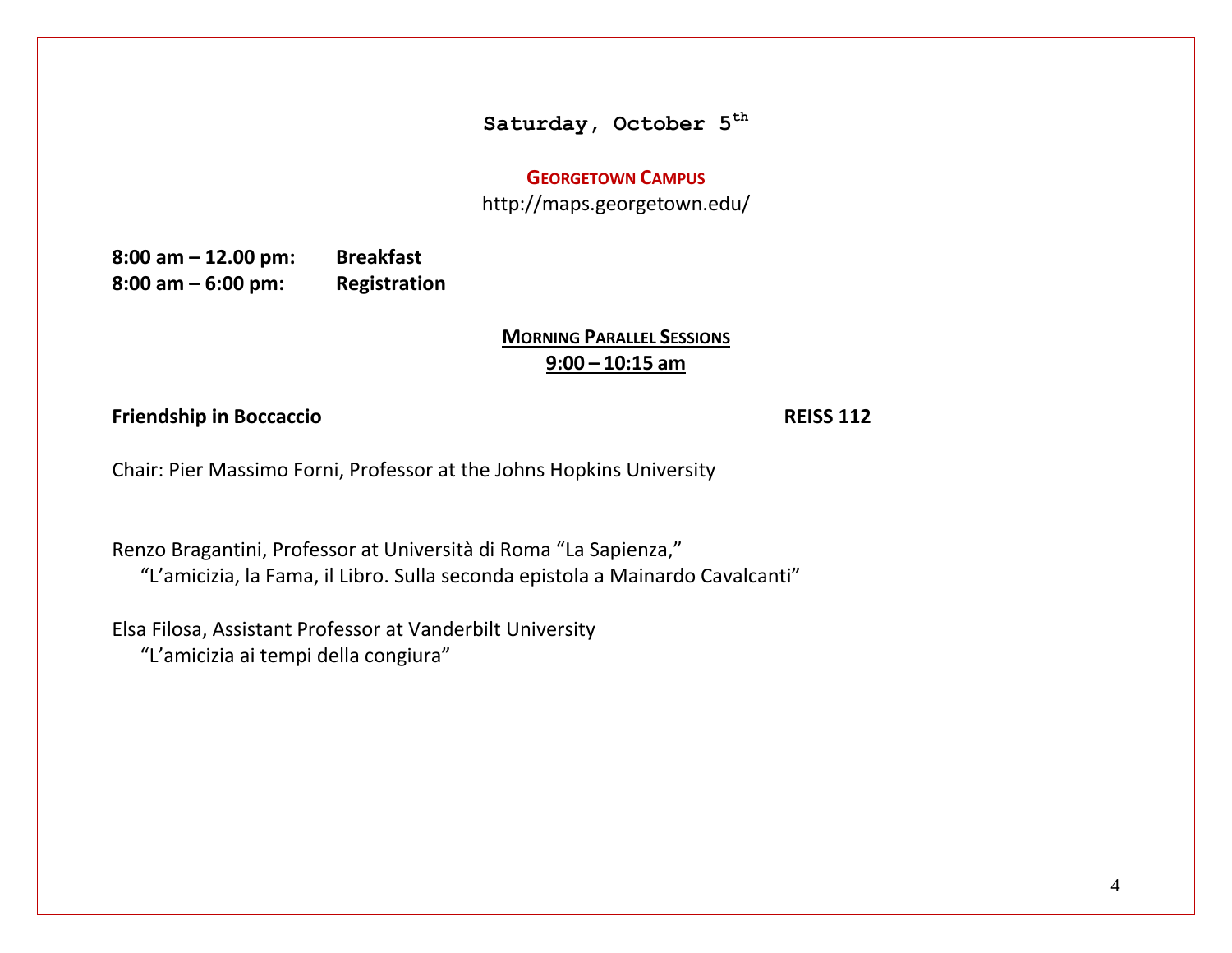#### **Saturday, October 5th**

#### **GEORGETOWN CAMPUS**

http://maps.georgetown.edu/

**8:00 am – 12.00 pm: Breakfast 8:00 am – 6:00 pm: Registration**

# **MORNING PARALLEL SESSIONS 9:00 – 10:15 am**

**The** *Decameron* **Frame REISS 103**

Chair: Brenda Deen Schildgen, Professor at the University of California Davis

Monica Powers Keane, PhD candidate at the University of California Davis "Panfilo's Rule and the Limits of Magnanimity"

Shirin A. Khanmohamadi, Associate Professor at San Francisco State University "Hyper-Framing the *Decameron*"

> **10:15-10:30 am Coffee Break**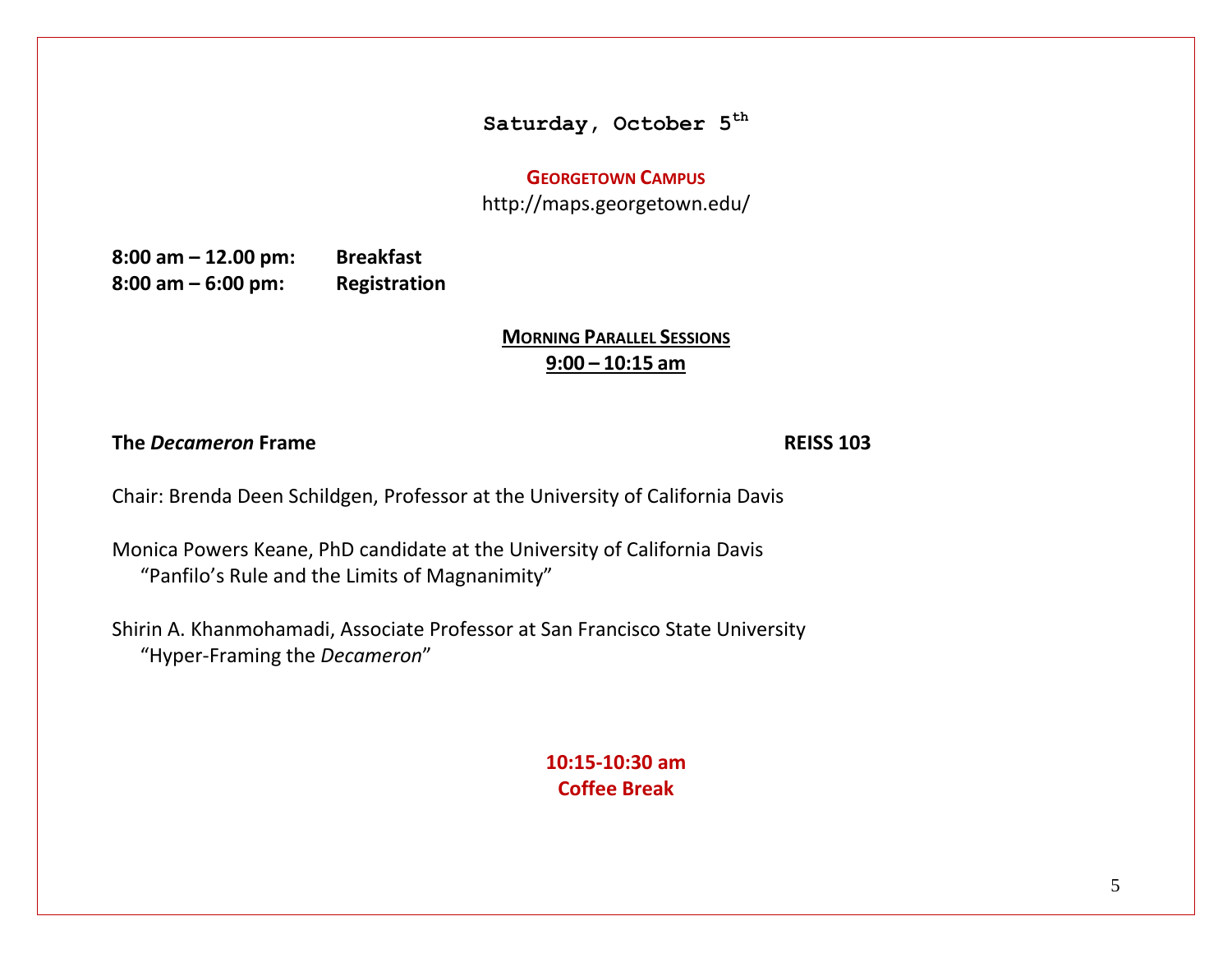# **Saturday, October 5 th**

# **MORNING SESSIONS 10:30 – 11:45 am**

#### **Interdisciplinary Boccaccio: Jurist, Philosopher, Politician REISS 112**

Chair: Timothy Kircher, Professor at Guilford College Bernardo Piciche', Associate Professor at the Virginia Commonwealth University "Boccaccio giurista"

Michaela Paasche Grudin, Professor Emerita at Lewis & Clark College "The *Decameron*, Marsilio, and the Rhetoric of Unorthodoxy"

Michael Sherberg, Professor at Washington University in Saint Louis "The *Laudevoli Consolazioni* of Boccaccio and Boethius"

# **12:00 – 1:00 pm Plenary Session** Teodolinda Barolini

Lorenzo Da Ponte Professor at Columbia University "A Philosophy of Consolation: The Place of the Other in Life's Transactions"

# **1:00 – 2:30 pm LUNCH BREAK**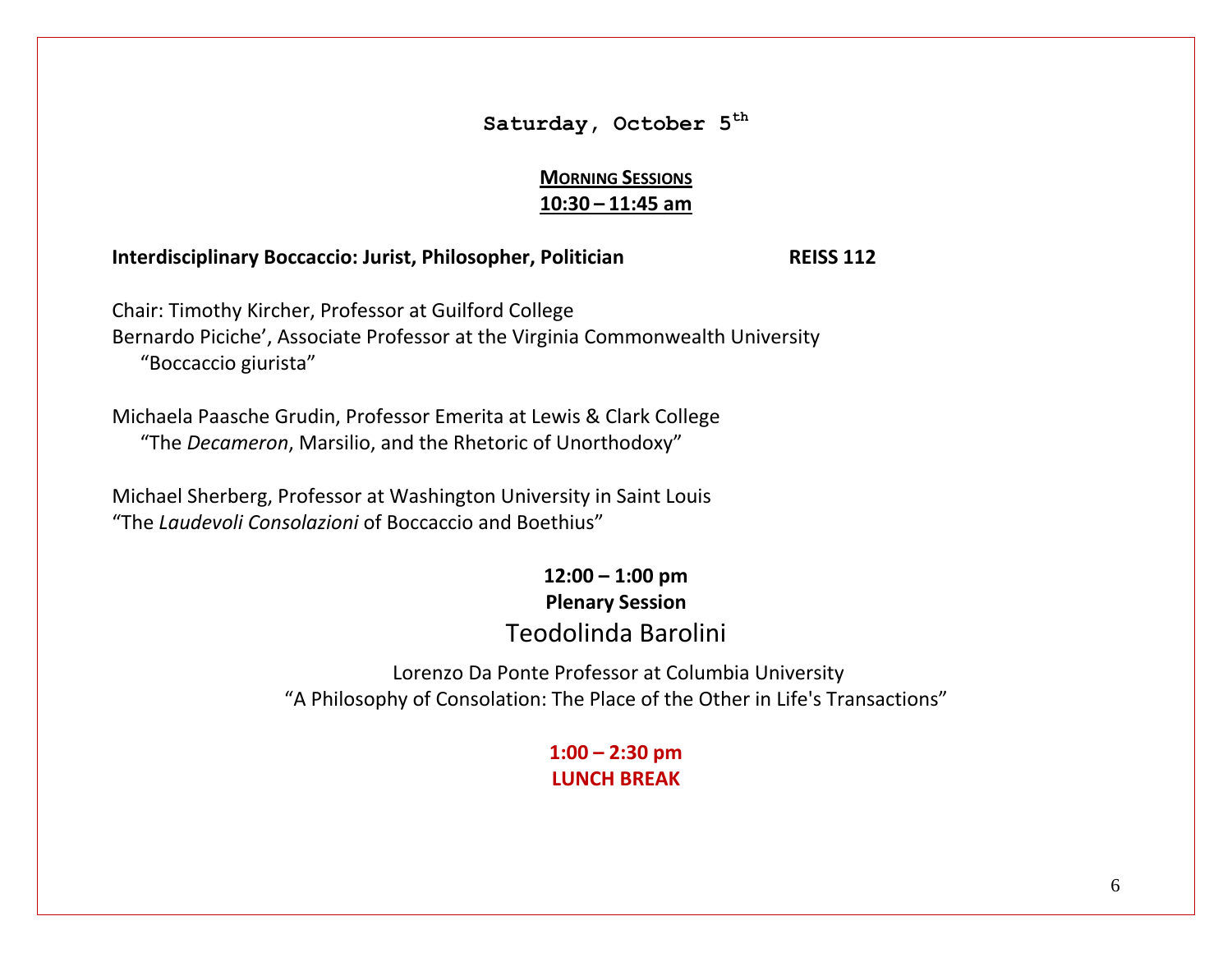# **Saturday, October 5th MORNING SESSIONS 10:30 – 11:45 am**

#### *Decameron* **Readings Across the Disciplines REISS 103**

Chair: David Lummus, Assistant Professor at Stanford University

Pina Palma, Professor of Italian at SCSU, New Haven "Boccaccio's Cimone: The New Model for a Changed World"

Julia Cozzarelli, Associate Professor at Ithaca College "'Vostro cavallo ha troppo duro trotto' (VI.1): Horses and Their Kind in the *Decameron*"

Maria Pia Ellero, Associate Professor at the Università della Basilicata "Lisa e i *remedia amoris*: per una lettura di *Dec*. II.8 e X.7 tra Valerio Massimo e San Tommaso"

Andrea R. Caluori, PhD Candidate, University of Connecticut "Laughter and Perverse Friendship in the tale of Calandrino VIII.3"

> **12:00 – 1:00 pm Plenary Session** Teodolinda Barolini

Lorenzo Da Ponte Professor at Columbia University "A Philosophy of Consolation: The Place of the Other in Life's Transactions"

**1:00 – 2:30 pm LUNCH BREAK**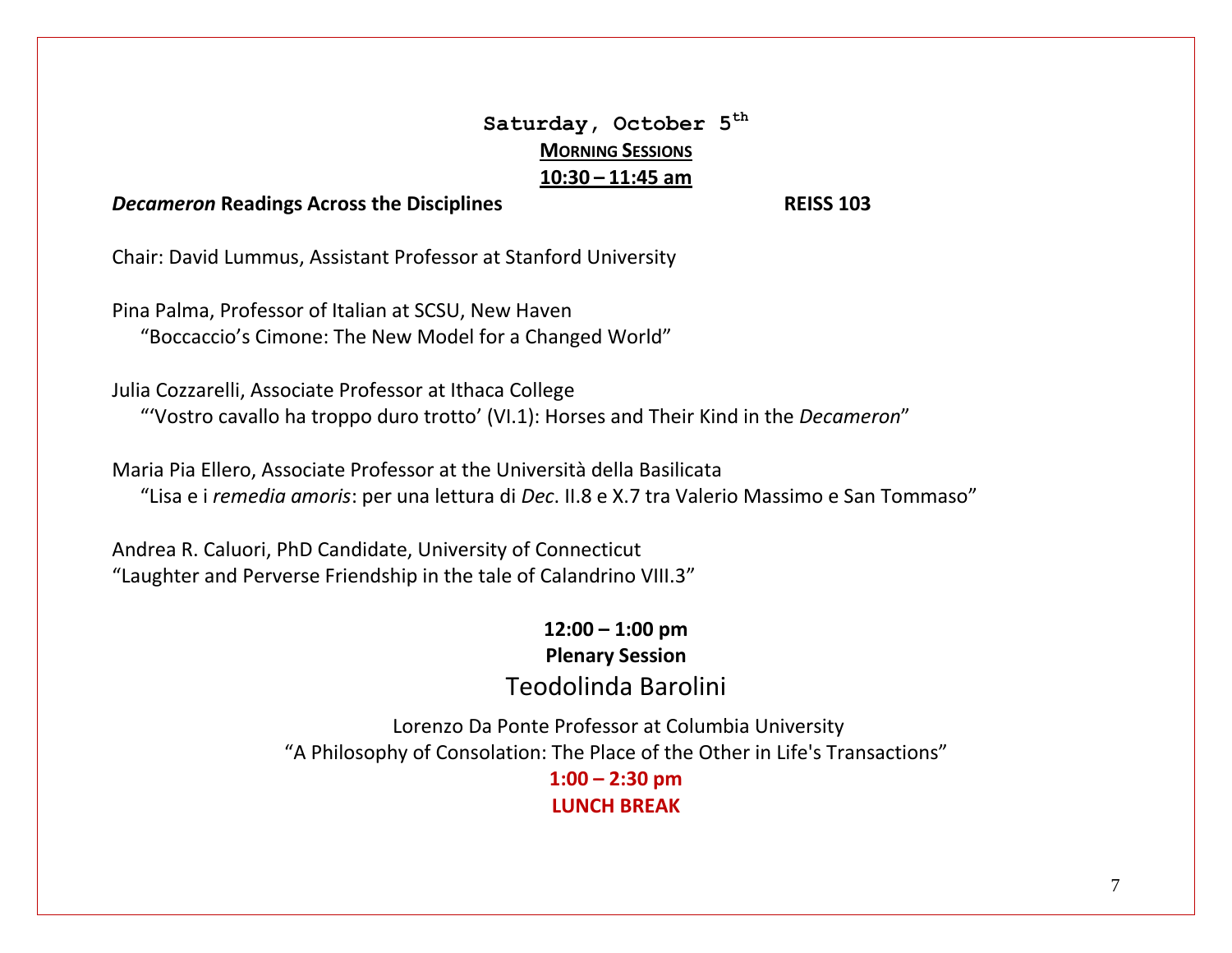**Saturday, October 5 th AFTERNOON SESSIONS 2:30 – 3:45 pm**

#### **Boccaccio's Library REISS 112**

Chair: Fabian Alfie, Professor at the University of Arizona

H. Wayne Storey, Professor at Indiana University, Bloomington "Bio-Bibliographic Method in Boccaccio's Books"

Michael Papio, Professor at University of Massachusetts Amherst "On Boccaccio's Debt to the Paduan Prehumanists"

Jelena Todorović, Assistant Professor at University of Wisconsin, Madison "Dante's *Opera Omnia* by Giovanni Boccaccio"

Beatrice Arduini, Assistant Professor at the University of Washington, Seattle "The Conversion of Literary Icons: Annotazioni e Discorsi sopra alcuni luoghi del *Decameron*"

### **3:45 – 4:00 pm Coffee Break**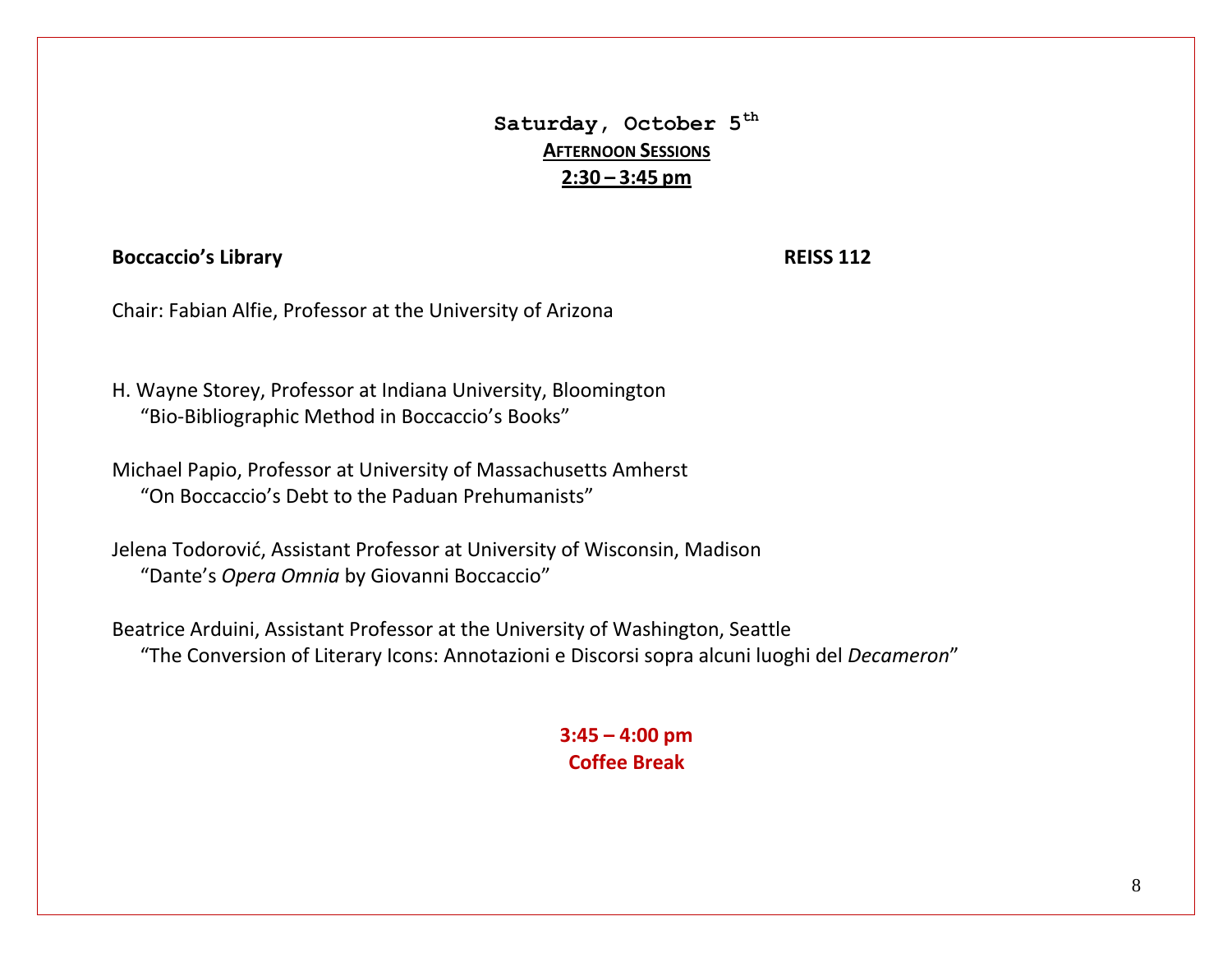# **Saturday, October 5th AFTERNOON SESSIONS 2:30 – 3:45 pm**

**Multiple Perspectives on Lisabetta da Messina (***Dec***. IV.5) REISS 103**

Chair: Simone Marchesi, Associate Professor at Princeton University

Valerio Cappozzo, Assistant Professor at University of Mississippi "«Delle verità dimostrate da' sogni»: Boccaccio e l'oniromanzia medievale"

Stefano Selenu, Visiting Lecturer at Cornell University "Mourning Lorenzo: Gender, Trauma and Macabre Rebirth in *Decameron* IV.5"

Shirley Ann Smith, Associate Professor at Skidmore College "Basil in the Pot: Boccaccio and the *Circa instans*"

> **3:45 – 4:00 pm Coffee Break**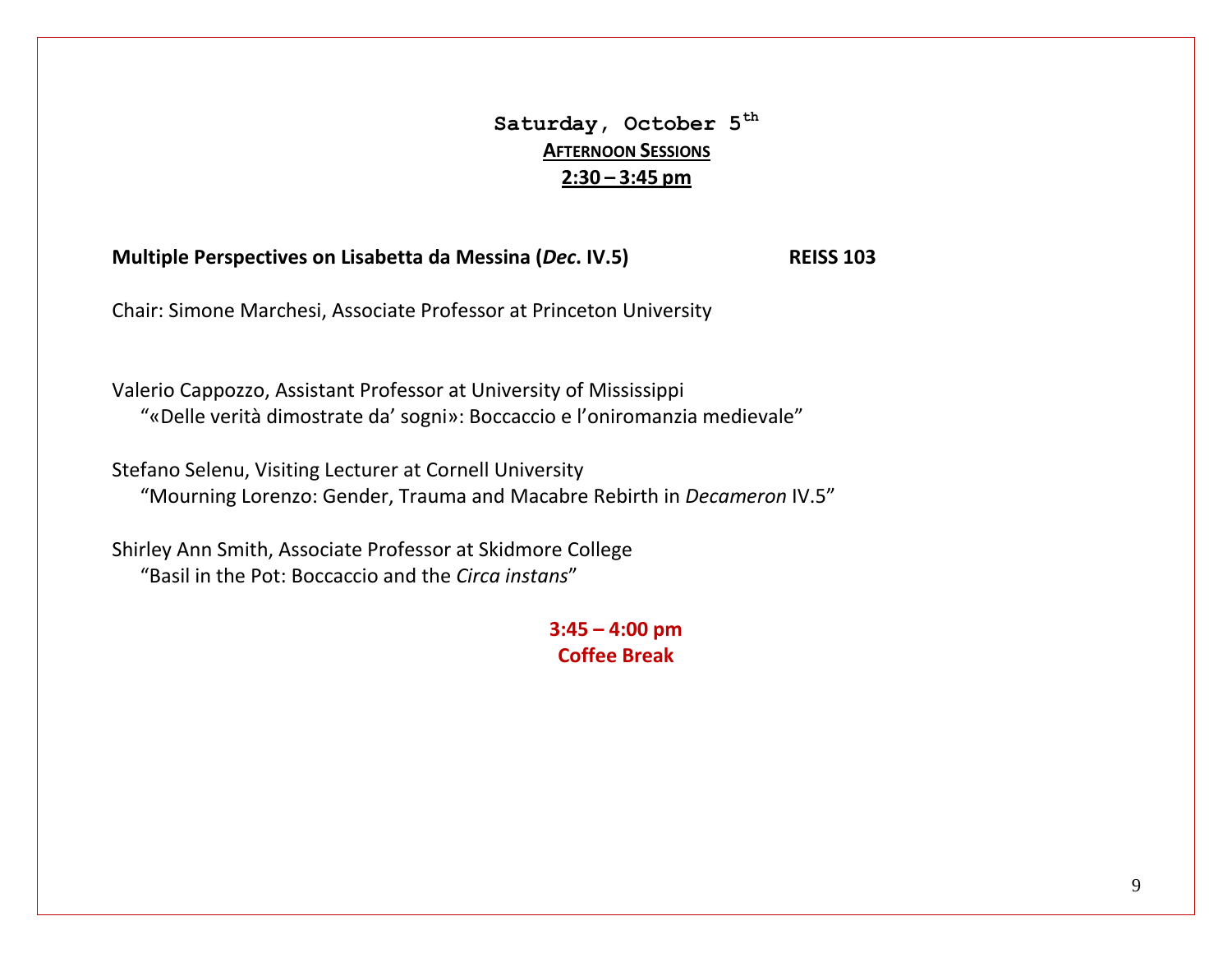**Saturday, October 5 th AFTERNOON SESSIONS 4:00 – 5:15 pm**

#### **Boccaccio Editor and Copyist REISS 112**

Chair: Igor Candido, Freie Universität Berlin, Germany

Laura Banella, PhD Candidate at Duke University "L'edizione della *Vita nuova* del Boccaccio e i poeti che scrivono poeti"

Anthony Nussmeier, Lecturer at the Pennsylvania State University "Boccaccio e il *De vulgari Eloquentia* fra il Codice Chigiano e il Codice Toledano"

Irene Cappelletti, PhD Candidate at Università della Svizzera Italiana in Lugano "Il 'frammento magliabechiano': un'insolita rilettura del *Decameron*"

> **5:30 – 6:30 pm Plenary Session**

# Giuseppe Mazzotta

Sterling Professor at Yale University "Boccaccio's Way" **6:30 – 7:30 pm APERITIVO**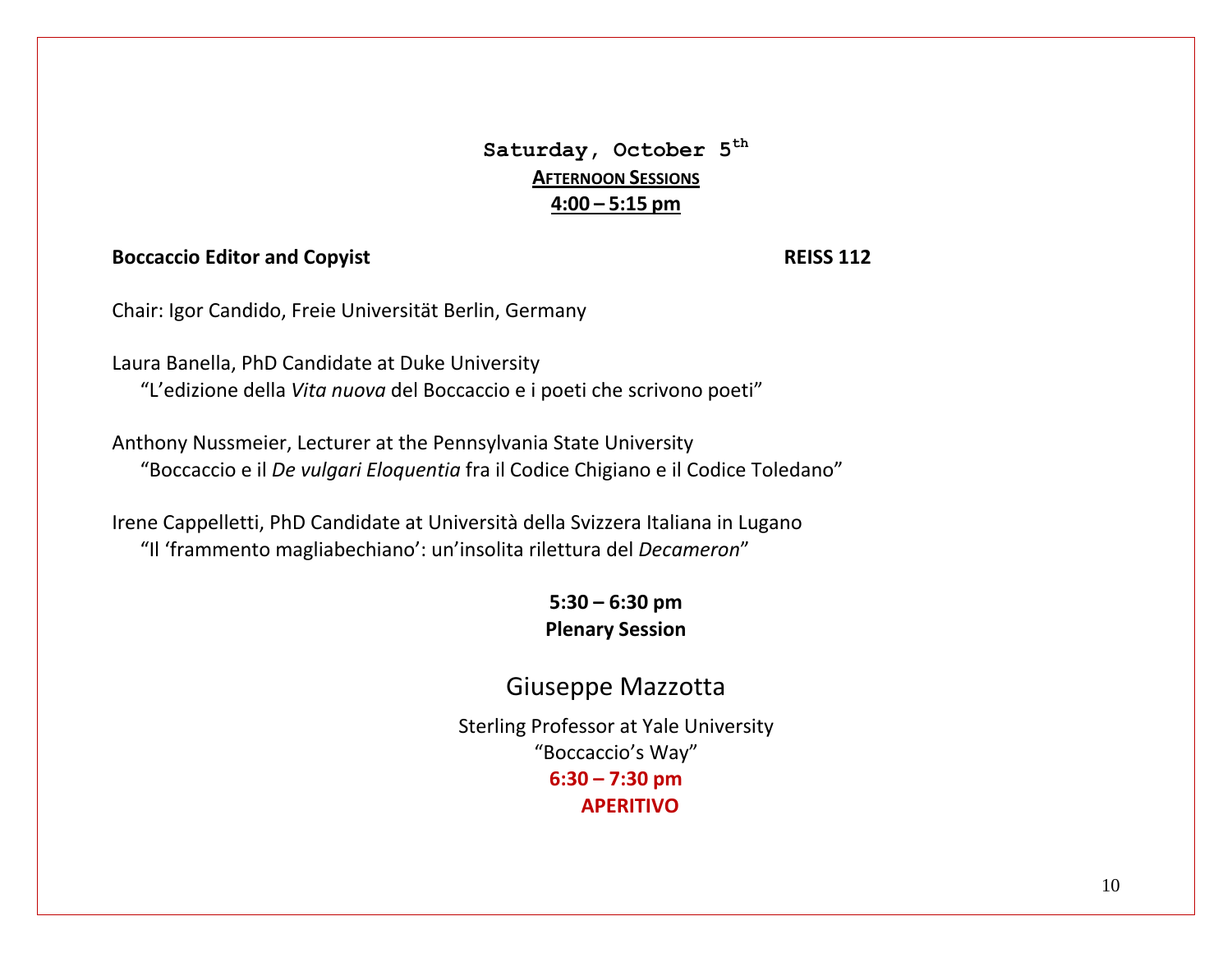# **Saturday, October 5th AFTERNOON SESSIONS 4:00 – 5:15 pm**

#### **Boccaccio and Religion** *REISS 103*

Chair: Gianni Cicali, Assistant Professor at Georgetown University

Fabian Alfie, Professor at the University of Arizona "Parable, or Threat? *Decameron* I.7 and Hugh Primas' Reputation"

Maria Esposito Frank, Professor at the University of Hartford "Boccaccio's Jews"

Katherine A. Brown, Visiting Assistant Professor at Skidmore College "Return to Life: Resurrection and Interpretation in *Decameron* III.8 and X.4"

# **5:30 – 6:30 pm Plenary Session**

# Giuseppe Mazzotta

Sterling Professor at Yale University "Boccaccio's Way" **6:30 – 7:30 pm APERITIVO**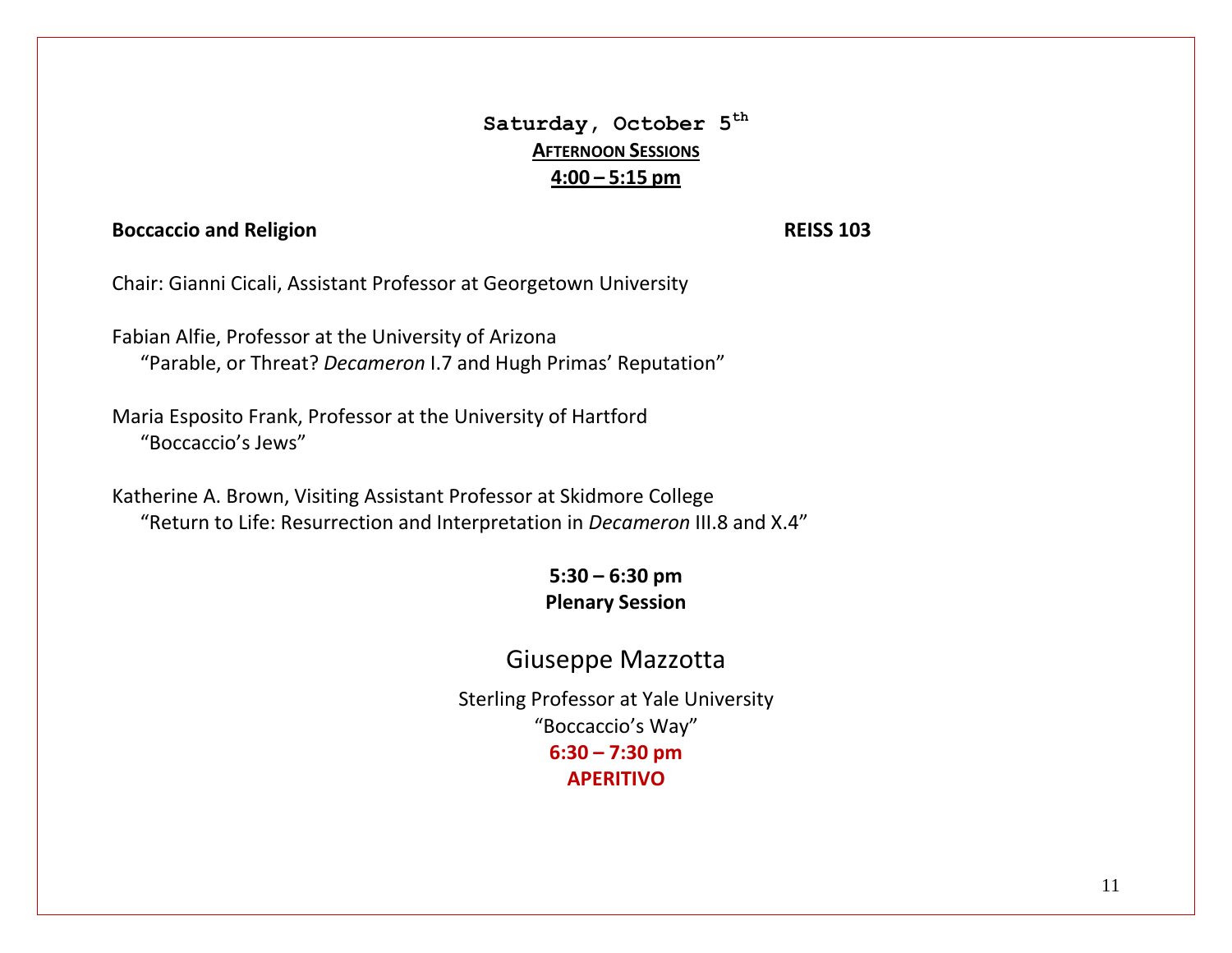**8:00 am – 12:00 pm: Breakfast 8:30 – 9:00 am: ABA Annual Meeting**

> **MORNING SESSIONS 9:00 – 10:15 am**

#### **Beyond the** *Decameron* **I REISS 112**

Chair: Susanna Barsella, Associate Professor at Fordham University

Anna Marra, PhD candidate at Yale University "La richiesta del dono: *Filocolo*, un'analisi comparativa tra *Quistioni* e *Cornice*"

Simona Lorenzini, PhD candidate at Yale University

"Dalla corrispondenza con Checco di Meletto Rossi al *Buccolicum Carmen*: le due redazioni dell'egloga *Faunus*"

Giulia Cardillo, PhD candidate at Yale University "Broken Bodies: From Lorenzo's Head to Aesculapius' Medicine"

Kyle J. Skinner, PhD candidate at Yale University "Canon Law in the *Decameron* and *Filocolo*"

#### **10:15 – 10:30 AM Coffee Break**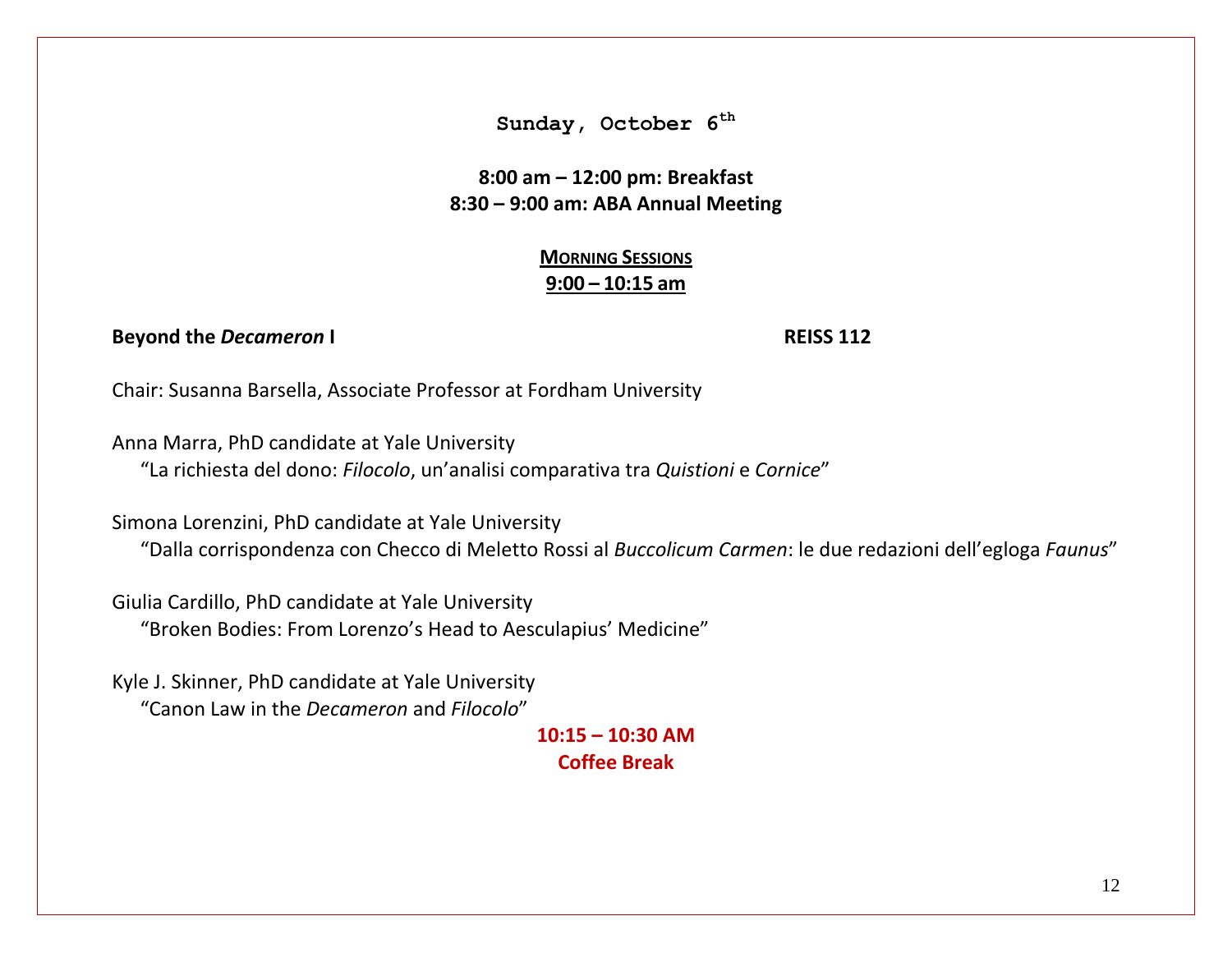**8:00 am – 12:00 pm: Breakfast 8:30 – 9:00 am: ABA Annual Meeting** 

> **MORNING SESSIONS 9:00 – 10:15 am**

#### **Boccaccio and Women REISS 103**

Chair: Laura Benedetti, Professor at Georgetown University

Olivia Holmes, Associate Professor at Binghamton University "From Anti-Feminist Exemplum to Compassion for those in Distress"

Laurie Shepard, Professor at Boston College

"Lauretta's Lament: Incongruity in the Songs that Conclude the Days of the *Decameron*"

Sara Diaz, Assistant Professor at Fairfield University "Boccaccio's *Trattatello* and *Vita Petracchi*: Vernacular Anxieties and Latinate Masculinity"

#### **10:15 – 10:30 AM Coffee Break**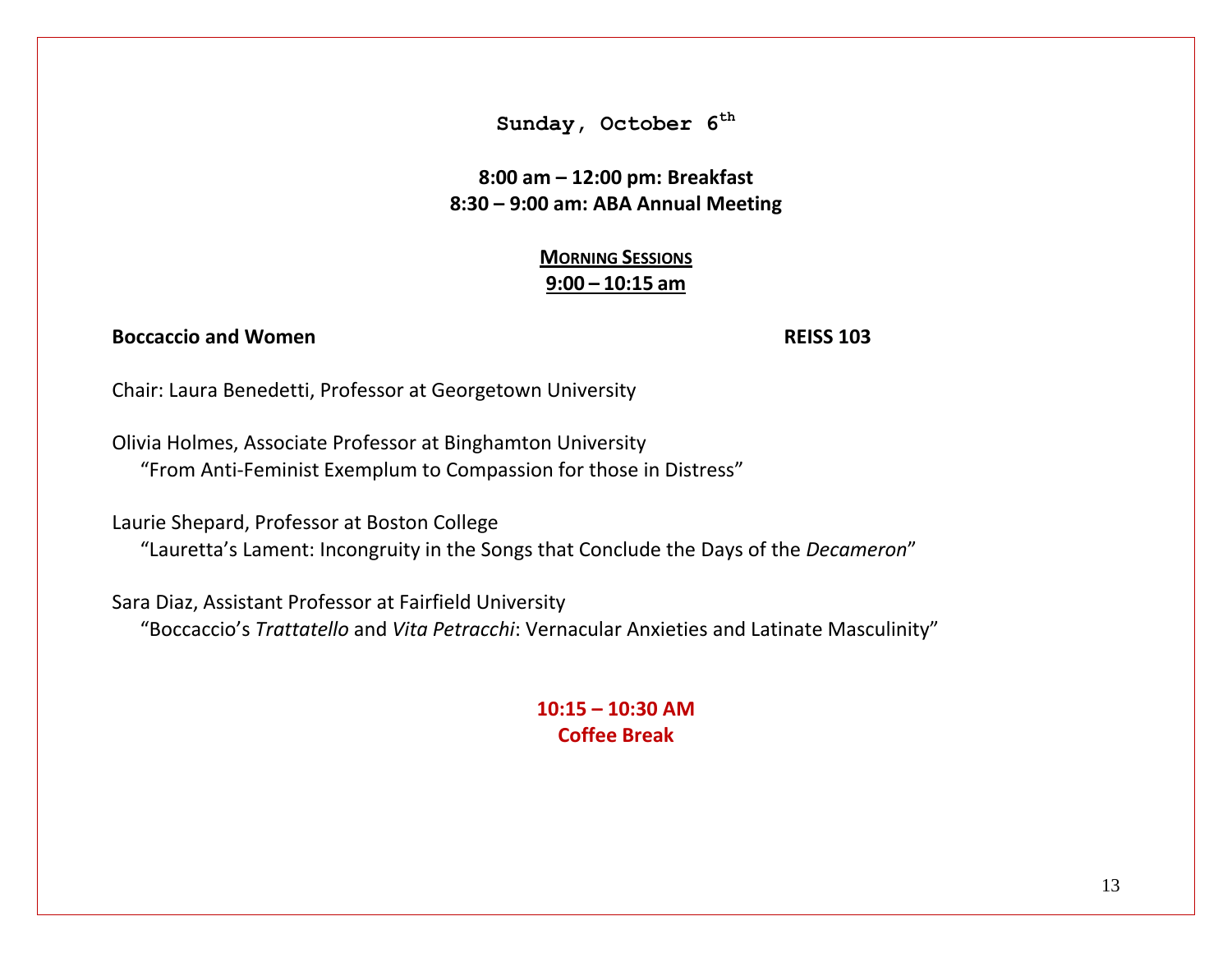# **MORNING SESSIONS 10:30 – 11:45 am**

**Beyond the** *Decameron* **II REISS 112**

Chair: Brandon Essary, Assistant Professor at Elon University

Kathryn McKinley, Associate Professor at the University of Maryland, Baltimore County "Murals in the Amorosa Visione: Reassessing 14<sup>th</sup>-Century Aesthetics"

Johnny Bertolio, PhD Candidate at the University of Toronto "Da Filocolo a Gian di Procida (*Dec*. 5.6): un caso di auto-riscrittura"

Cosimo Burgassi, Research fellow at the Istituto Opera del Vocabolario Italiano – CNR – Firenze, Italy "Le traduzioni di Tito Livio attribuite a Boccaccio alla luce del Dizionario dei Volgarizzamenti (DiVo)"

> **12:00 – 1:00 pm Plenary Session**

# Elissa Weaver

Professor Emerita at University of Chicago "Fashion and Fortune in the *Decameron* or What to Wear and Why It Matters" **1:00 – 2:30 pm**

**LUNCH BREAK**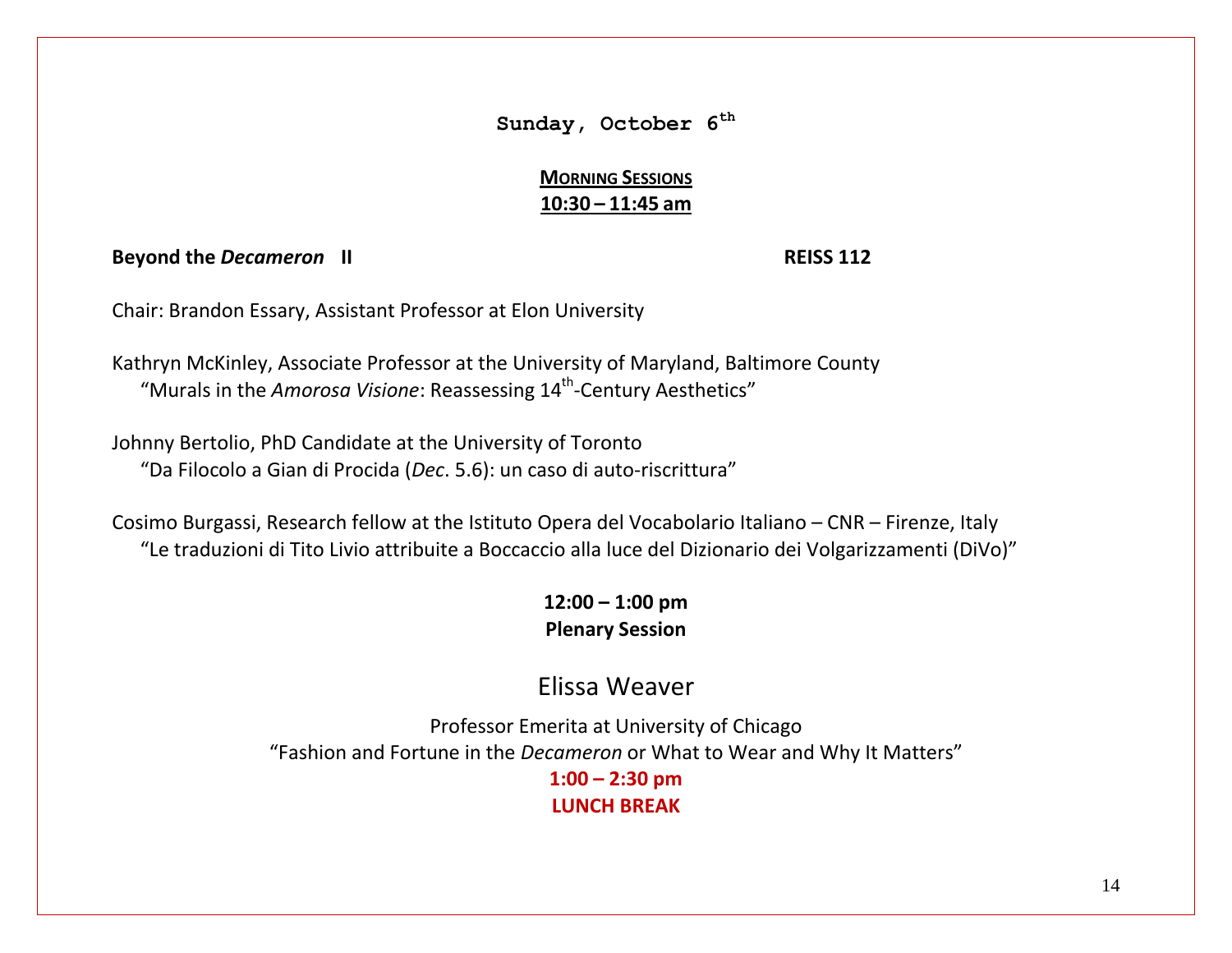# **MORNING SESSIONS 10:30 – 11:45 am**

#### **Historicizing Boccaccio's Life and Work REISS 103**

Chair: Kristina Olson, Assistant Professor at George Mason University

George Dameron, Professor at Saint Michael's College "Identifying a Killer: Recent Research on the Plague in Boccaccio's *Decameron*"

William Caferro, Gertrude Conaway Vanderbilt Professor of History at Vanderbilt University "Boccaccio, Petrarch, Dante and the Ubaldini War, 1349-1350"

Daniel Bornstein, Professor at Washington University in St. Louis "Pastoral Care in Boccaccio's Italy"

> **12:00 – 1:00 pm Plenary Session**

# Elissa Weaver

Professor Emerita at University of Chicago "Fashion and Fortune in the *Decameron* or What to Wear and Why It Matters" **1:00 – 2:30 pm LUNCH BREAK**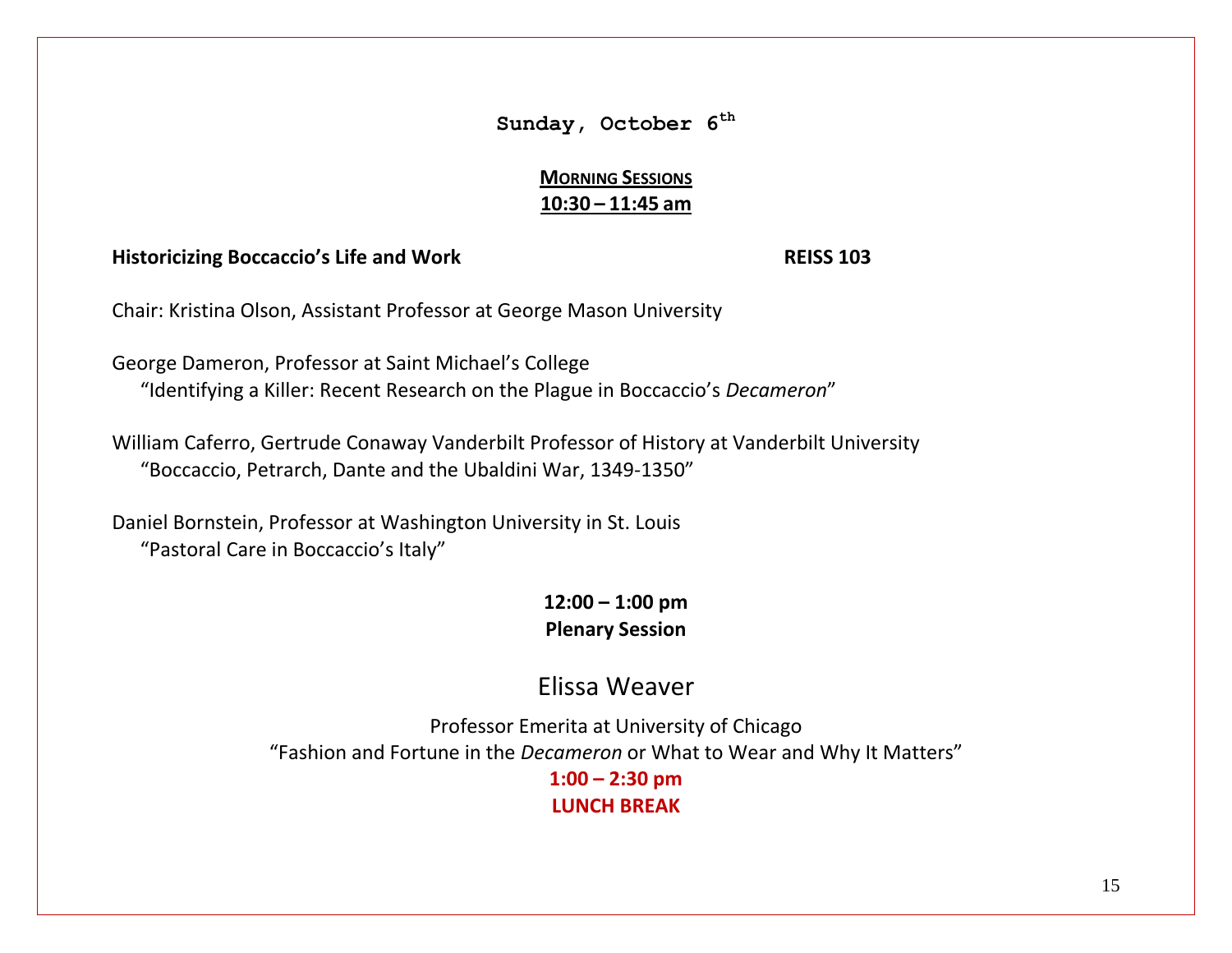**AFTERNOON SESSIONS 2:30 – 3:45 pm**

#### **Boccaccio and the invention of genres REISS 112**

Chair: Elsa Filosa, Assistant Professor at Vanderbilt University

Igor Candido, Alexander von Humboldt Research Fellow at Freie Universität Berlin, Germany "Boccaccio rinnovatore di generi classici"

Roberto Fedi, Professor at the Università per Stranieri di Perugia, Italy "La 102.a novella del Boccaccio: la novella di Francesca da Rimini"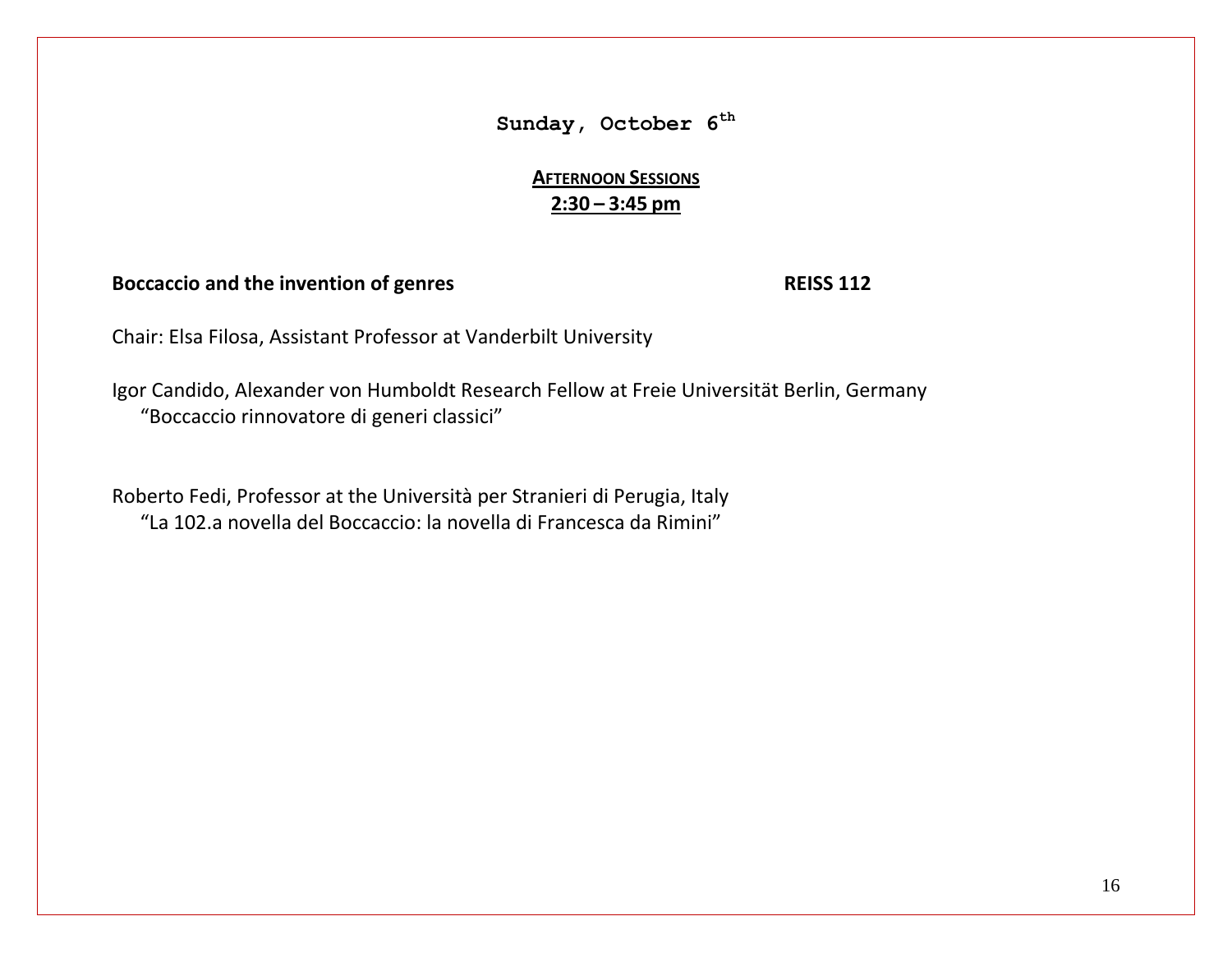# **AFTERNOON SESSIONS 2:30 – 3:45 pm**

#### **Returning to Boccaccio REISS 013**

Chair: Janet Smarr, Professor at University of California in San Diego

William Robins, Associate Professor at University of Toronto "Borrowing from the *Decameron* in the 1360s"

Francesco Fiumara, Associate Professor at Southeastern Louisiana University "Tasso e Boccaccio: dalla Liberata alla Conquistata. Appunti e riflessioni su alcune immagini boccacciane della *Gerusalemme Liberata* e sulla loro fortuna nella *Gerusalemme Conquistata*"

Gianni Cicali, Assistant Professor at Georgetown University "Boccaccio and Pietro Trinchera (Naples: 1702-1755)"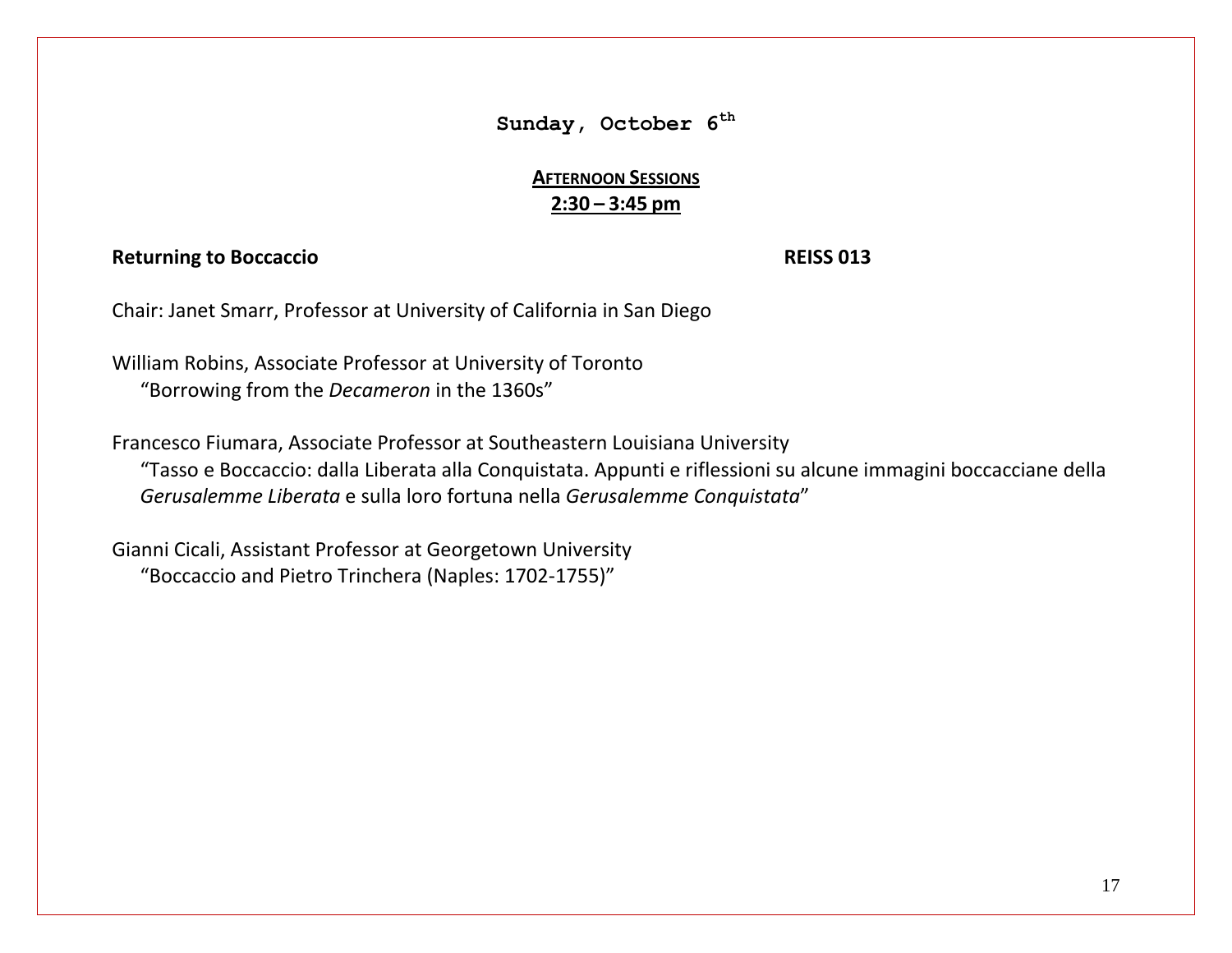**4:00 – 5:00 pm**

### **TAVOLA ROTONDA**

Organizers: Pier Massimo Forni & Renzo Bragantini Chair: Roberto Fedi, Professor at Università per Stranieri di Perugia Teodolinda Barolini, Carlo Delcorno, Giuseppe Mazzotta, Elissa Weaver

> **5:00 – 6:00 pm APERITIVO**

**CLOSING REMARKS AND FAREWELL**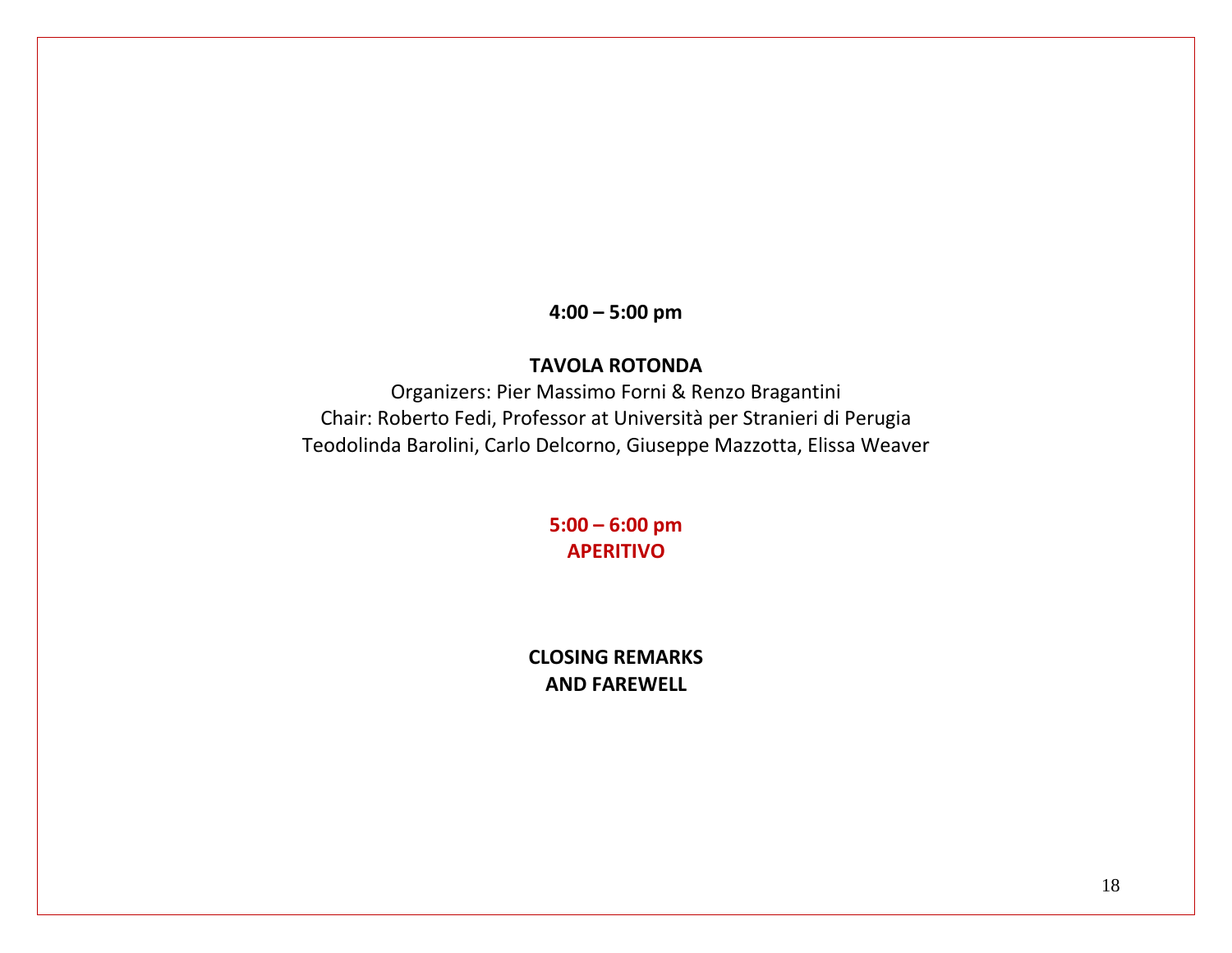# LECTURA BOCCACCII SERIES Forthcoming in February 2014 from University of Toronto Press:



#### CONTRIBUTORS:

Susanna Barsella Anthony Cassell † Francesco Ciabattoni Massimo Ciavolella Martin Eisner Elsa Filosa Pier Massimo Forni Steven Grossvogel Stefano Gulizia Myriam Swennen Ruthenberg Jelena Todorović Alessandro Vettori

Sponsored by the American Boccaccio Association